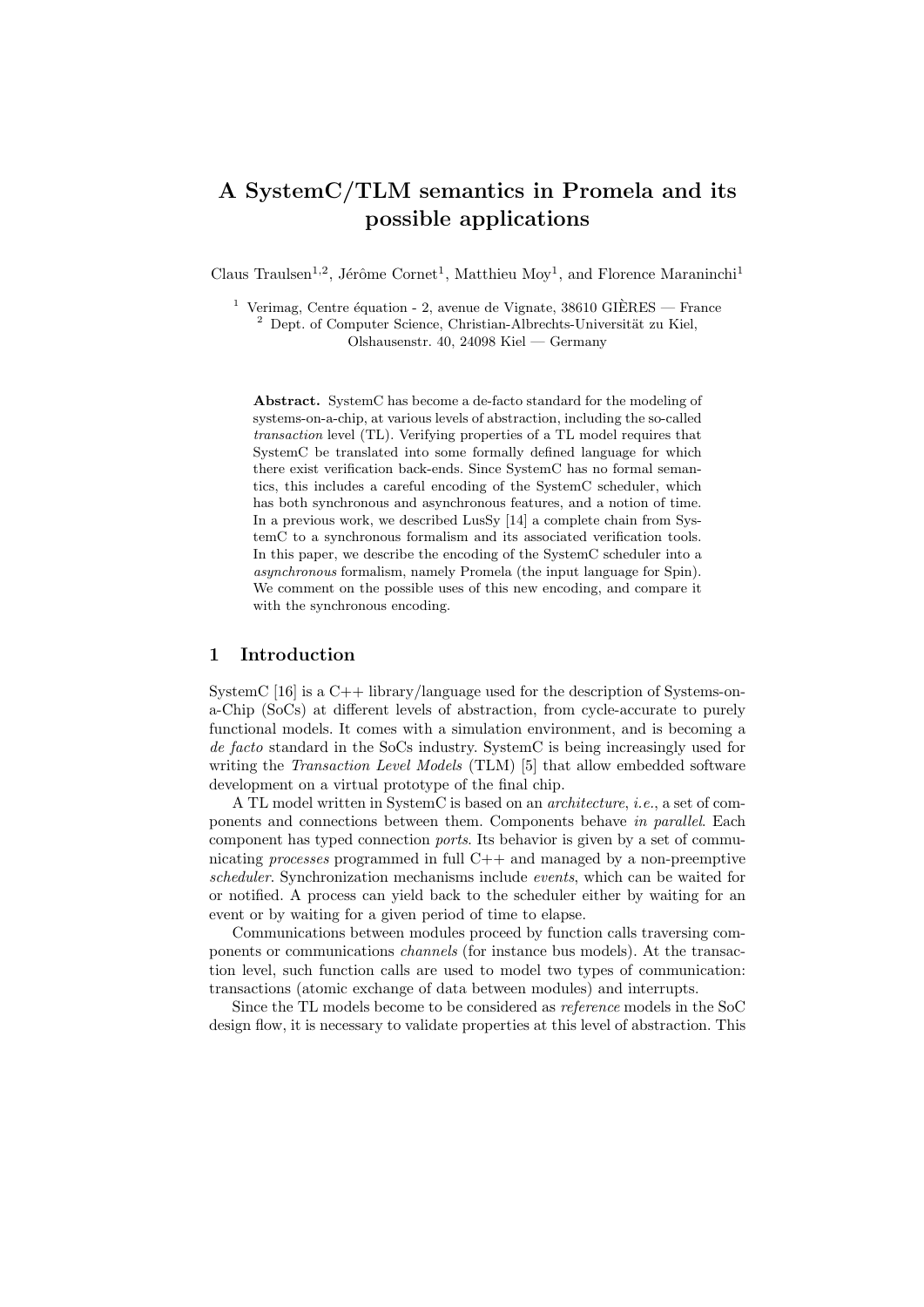is currently done by intensive testing, but formal verification is being investigated for some years now, in both industry and academia. However, the definition of SystemC, while being an IEEE norm, lacks formal semantics.

Some work on verifying properties of SoC assume that they are described in some parallel formalism inspired by SystemC. Sometimes this formalism only reflects the register-transfer-level (RTL) and cannot be used to express the specificities of a TL model. Formal verification for RTL designs has been studied a lot, and providing such analysis for designs written in SystemC does not bring new results. Moreover, even if the formalism reflects the transaction level of abstraction, it is often quite far from real SystemC designs (see Section 5).

We are interested in verifying properties of real SystemC designs, at the transaction level. This requires that SystemC and TLM-specific features be translated into some formally defined language for which there exists verification back-ends. This includes a careful encoding of the SystemC scheduler, which has both synchronous and asynchronous features, and a notion of time.

Choosing the formal language in which to translate SystemC is important because it often restricts the set of verification back-ends that can be applied. If we translate SystemC into a symbolic synchronous formalism, we have access to tools like the Lustre [6], SMV [11] or Esterel [2] tool-chains; if we translate it into an asynchronous formalism, we have access to Spin [8], IF [3], etc. Since the semantics of SystemC processes is neither entirely synchronous, nor entirely asynchronous, any choice implies some encoding. The encoding itself may be responsible for a significant part of the model size.

Another important point is the way time is interpreted. Since SystemC contains explicit constructs to wait for time, the translation into the input language of a timed-model checker like IF [3] or UPPAAL [9] could seem to be an appropriate choice. However, we do not need the full expressive power of timed automata to encode SystemC, and using timed automata would imply to pay the price of the symbolic analysis needed for clocks in the verification back-ends. Consequently, we will choose a discrete interpretation of time in SystemC, and encode timers into some ordinary variables.

In a previous work [14, 12], we described a complete chain from SystemC to a synchronous formalism. It is based upon a systematic encoding of SystemC processes into a flavor of synchronous automata. In such a case, SystemC processes are encoded one by one into automata, communicating with an additional automaton that encodes the scheduler specification. The automata corresponding to the user processes are produced specifically to communicate with this scheduler automaton, using additional synchronous signals and the instantaneous dialogue mechanism available in a pure synchronous semantics. The set of automata can then be translated into several synchronous formalisms (SMV [11] input, Lustre), without computing the intrinsic *products* between them, hence delegating the potential state explosion to the verification back-ends that are better equipped to tackle the problem. Another good property of the translation into Lustre is that we get something executable. It means that we can, at least,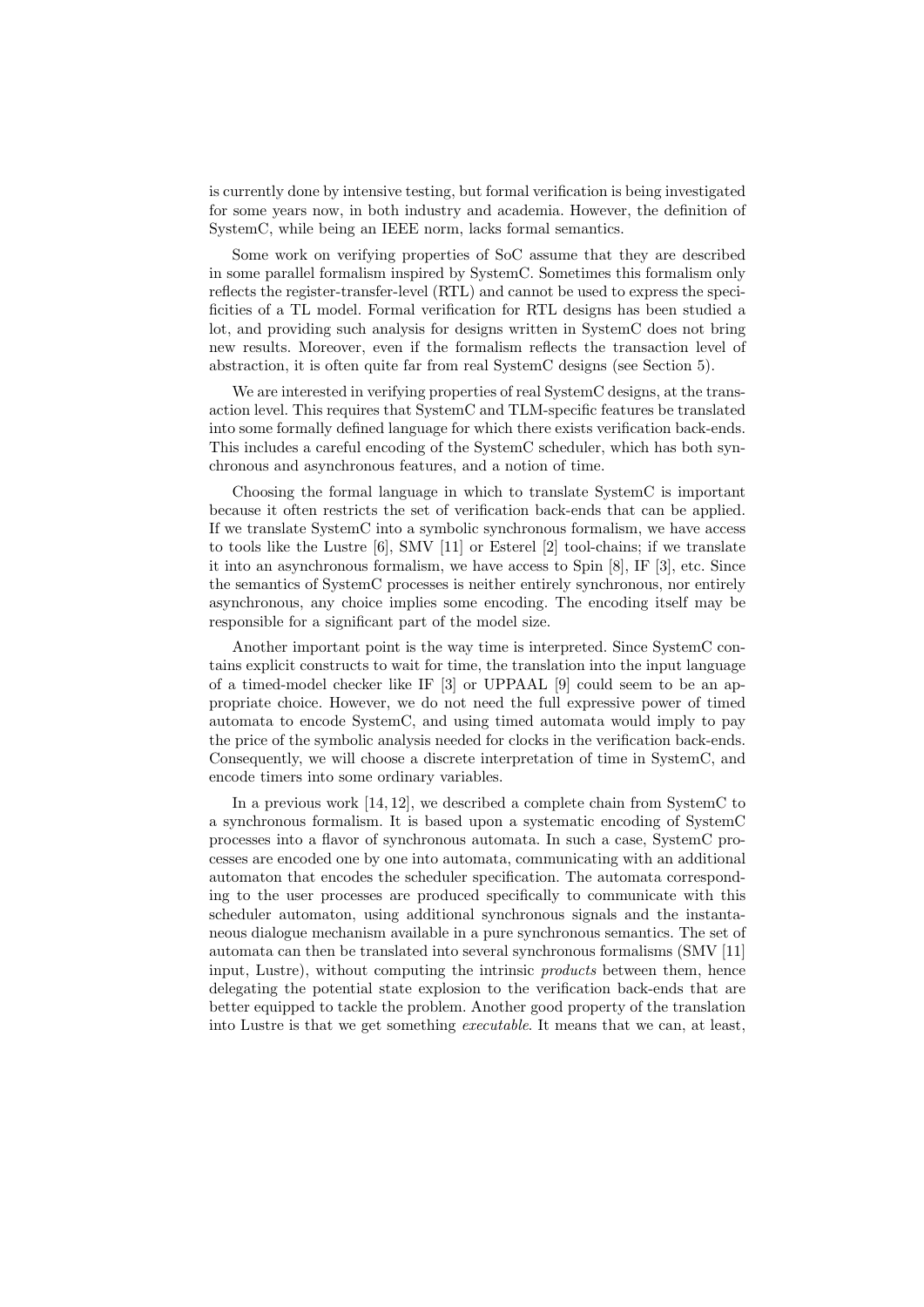compare the Lustre encoding with the official SystemC semantics, on benchmark programs.

However, the encoding into a synchronous formalism renders manual reading difficult, and the amount of additional synchronizations needed to reflect the semantics of SystemC can be put in question again.

Another approach would be to define a direct semantics by using an adhoc product to represent the effect of the scheduler. While the latter approach produces more readable results, the fact is that existing verification tools can not deal directly with *ad-hoc* products, but usually with well-known formalisms.

In this paper, we explore the encoding of the SystemC scheduler into an asynchronous formalism, namely Promela, the input language for the tool Spin. The translation into Promela, which has a well defined semantics, is another way to give a formal semantics to SystemC/TLM. Thanks to the simulator provided with Spin, the semantics is also executable, and it will be possible to test the faithfulness of the semantics w.r.t. the official scheduler.

So far, we experimented our translations for model-checking and intensive testing of properties like deadlocks and assertions.

The alternative encoding of SystemC into an asynchronous formalism will also allow the comparison of the two verification chains, with respect to the size of the models, the power of the verification tools, etc. In other words, we try to answer the following questions: for a given SystemC model, and a given property of it, is it more efficient to use a synchronous verification chain, or an asynchronous one? It may depend on the type of property.

The rest of the paper is structured as follows: Section 2 gives an short introduction to TL modeling with SystemC. Section 3 describes the translation and Section 4 how to use it for verification. We consider related work in Section 5 and conclude in Section 6.

# 2 Transaction Level Modeling with SystemC

### 2.1 Subset of SystemC

We briefly describe the main characteristics of SystemC, when used for transaction level models.

Globally, a TLM component, or module, is an encapsulated piece of code that contains active code (processes to be scheduled by the global scheduler) and passive code (functions offered to the external world, that will be called from a process of another component, by a control flow transfer). Inside such a component, the processes and the functions may share variables and events in order to synchronize with each other. Note that a function code and an active process are conceptually in parallel, since the function will be called by another flow of control.

In SystemC, the architecture of the platform is built by a piece of code (the so-called elaboration phase that runs first), but this is conceptually equivalent to a quite traditional architecture-description-language (ADL) that connects the ports exposed by the components.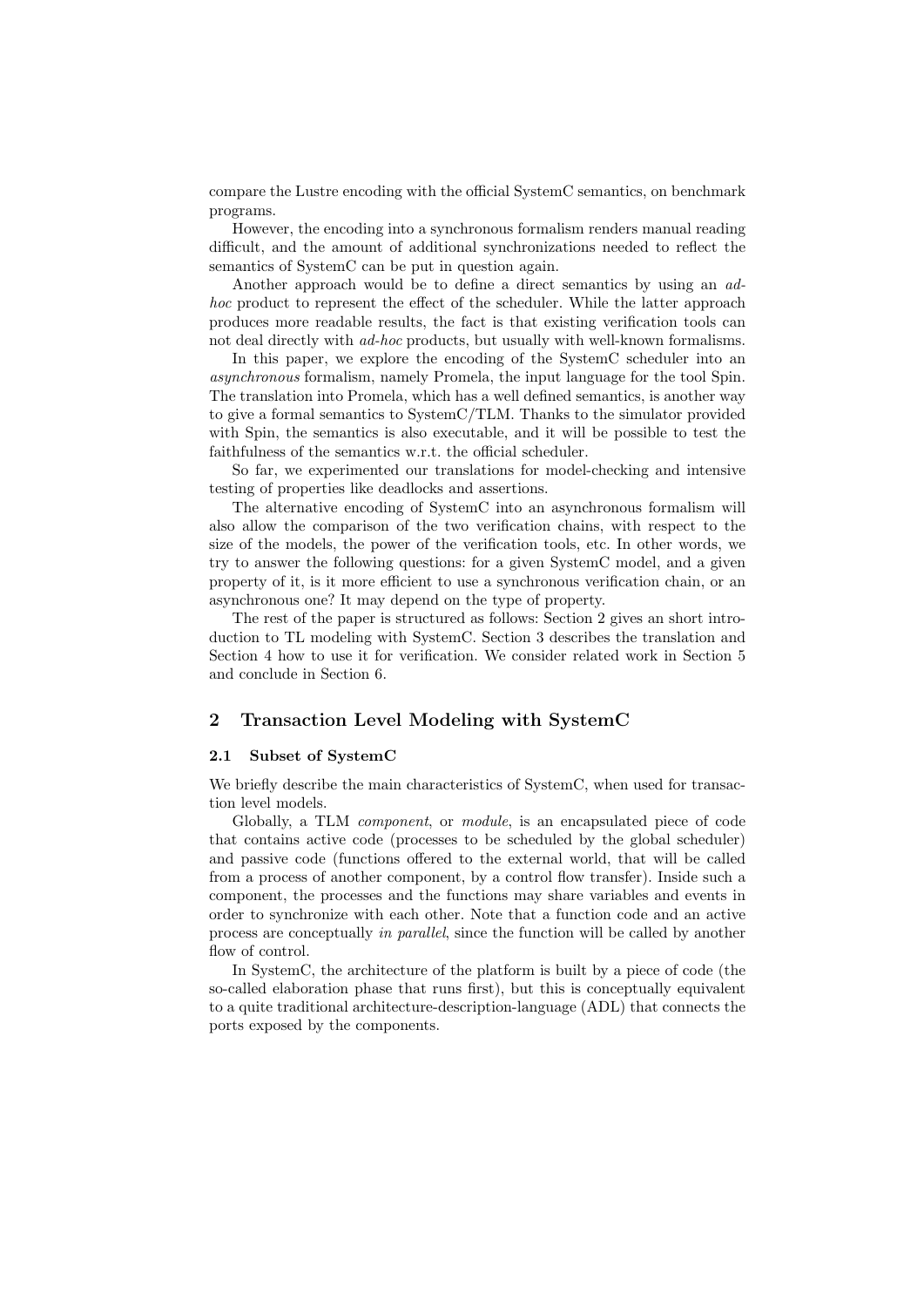Communications between modules proceed by function calls traversing components or communications channels (for instance bus models). SystemC provides built-in primitive communications channels such as sc\_signal to model hardware signals at the Register Transfer Level of abstraction. Synchronization associated with the communications is performed by events and shared variables inside modules and/or channels.

Since we are only interested in modeling at transaction level, we make some strong assumptions on the SystemC code we analyze. We assume that we never use a built-in primitive channel or the synchronous update mechanism, which are used for RTL modeling. We consider two types of communications between modules: transactions and interrupts. Both types use blocking function calls  $(i.e.,$ the caller is blocked until the callee terminate its code) implemented using the SystemC TLM Library [15]. Interrupts proceed directly to the target module whereas transaction have to pass through a bus model that routes them to the corresponding target module, depending on the transaction address.

### 2.2 A Simple Example

Consider the simple example in Figure 1, consisting of two modules. The first module contains a process that waits for an event  $e1$ . After receiving the event, it waits an additional 7ns, before performing some action  $\alpha$ . Here  $\alpha$  is the abstraction of some real, local computation, an alternative way to see this is: the computation  $\alpha$  takes 7ns. When  $\alpha$  is finished, the first process will trigger an interrupt in the second module, by calling the function g. The first module also offers an interrupt port by the function  $f$ , which will notify the local event  $e1$ . Similarly, the second module contains a process that waits 5ns before performing  $β$  (or performs  $β$ , which takes 5ns). Thereafter it will trigger the interrupt in the first module, and wait for the event  $e2$ , *i.e.*, for an interrupt that triggers the function g. The two processes will always be executed in lockstep.



Module 2

| // Process 1          | // Process 2          |
|-----------------------|-----------------------|
| while (true)          | while (true)          |
|                       |                       |
| wait(e1);             | $wait(5, SC_N)$ ;     |
| $wait(7, SC_N)$ ;     | cout << "beta";       |
| cout << "alpha";      | $interrupt_out.f()$ ; |
| $interrupt_out.g()$ ; | wait(e2);             |
|                       |                       |
| $//$ Function f       | //Function q          |
| void $f()$            | void g()              |
|                       |                       |
| $e1.notify()$ ;       | $e2.notify()$ ;       |
|                       |                       |

Fig. 1. A simple example of a TL model with two modules.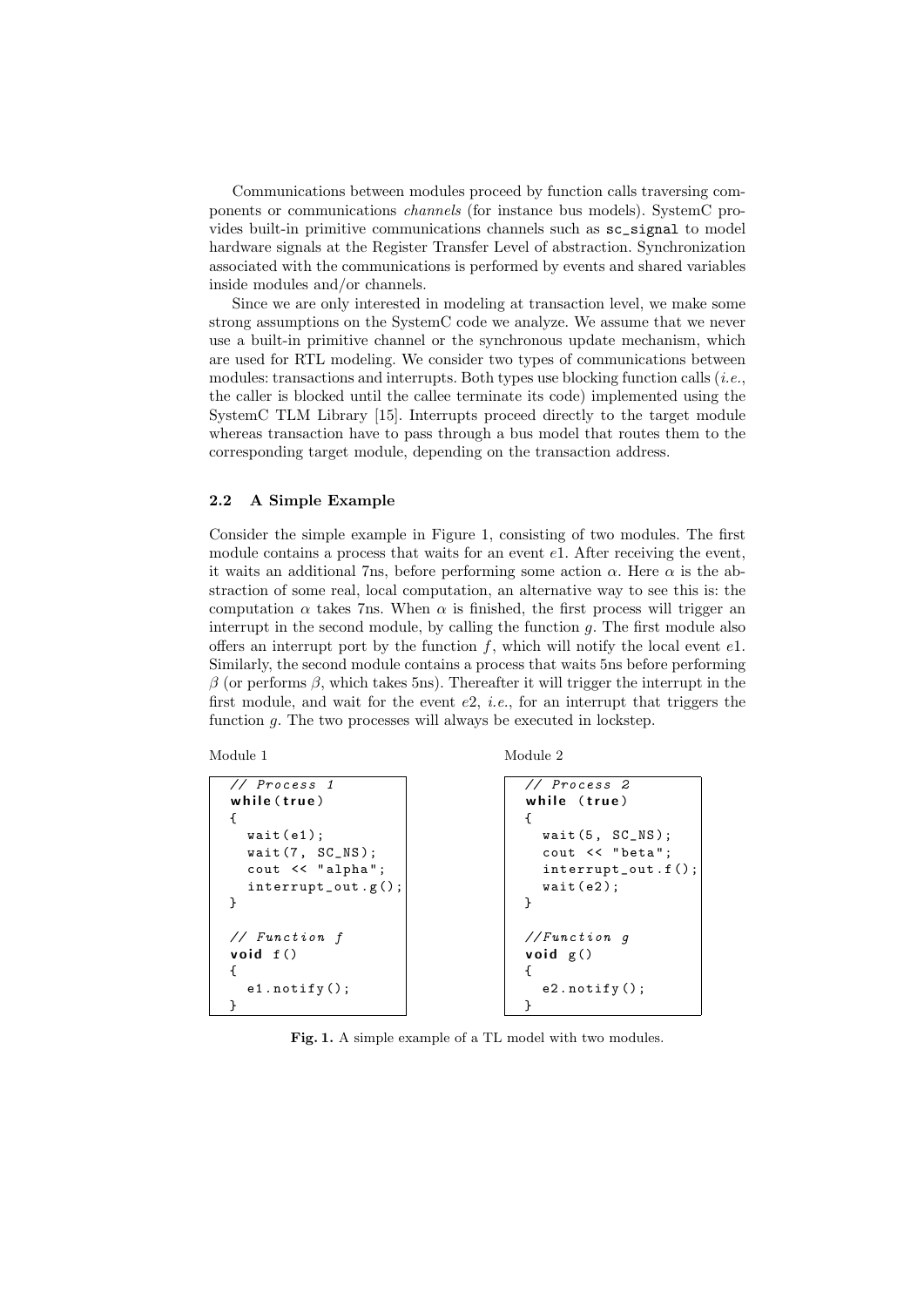While this example is trivial, it contains the relevant parts of a TL model: waiting for event notification, waiting for time and function calls to other modules, which are used to model transactions and interrupts.

There exist three difficulties when defining the semantics of SystemC:

- 1. The non-preemptive scheduler: we have to ensure that a running process is not interrupted by any other process unless it explicitly relinquishes the control back to the scheduler, by performing a wait either on time or on an event.
- 2. The SystemC scheduler ensures that time can only elapse when no process is eligible (while SystemC has no control on real time, the simulation time is merely a counter that the scheduler can decide to increment or not).
- 3. Function call communications: they are used for both interrupts and transactions. A process P performing a function call communication lets its control flow go outside its component to finally reach the destination component where a function is executed. The execution of  $P$  may continue only after the function call is finished. This means that if the receiver's function performs a wait() statement,  $P$  will yield the control back to the scheduler, and when elected again will resume its execution in the receiver's function.

### 3 Expressing SystemC semantics in Promela

#### 3.1 General Ideas

The Architecture First, we will abstract from the architecture description part. In a real SystemC design, the function that is actually called when a process P in a module M executes an instruction port.  $f()$  is determined by the link between the port port of M and a port  $p'$  on another module  $M'$ containing a function  $f'$  associated with  $p'$ .

In the rest of the paper, we will consider that the architecture is hard coded in the function names. In other words, we will consider a process  $P$  calling a function  $f$ , and another module containing  $f$ .

Pre-processing for Functions The modeling of a SystemC program into Promela transforms each process and each function into a Promela process. SystemC distinguishes several types of processes (SC\_THREAD, SC\_METHOD, etc.). We consider here the use of **SC\_THREAD**, which is the most general, since the encoding will not benefit from the restrictions enforced on the other types of processes.

We assume that we have performed a preprocessing on the SystemC program ensuring the following property: Each function is called by at most one process. The preprocessing consists in duplicating and renaming functions which are called multiple times. We ignore recursive calls, which is sound for transaction level models (communications functions are not used to compute values). Function parameters and return values are not represented but can be taken into account by using global variables for both.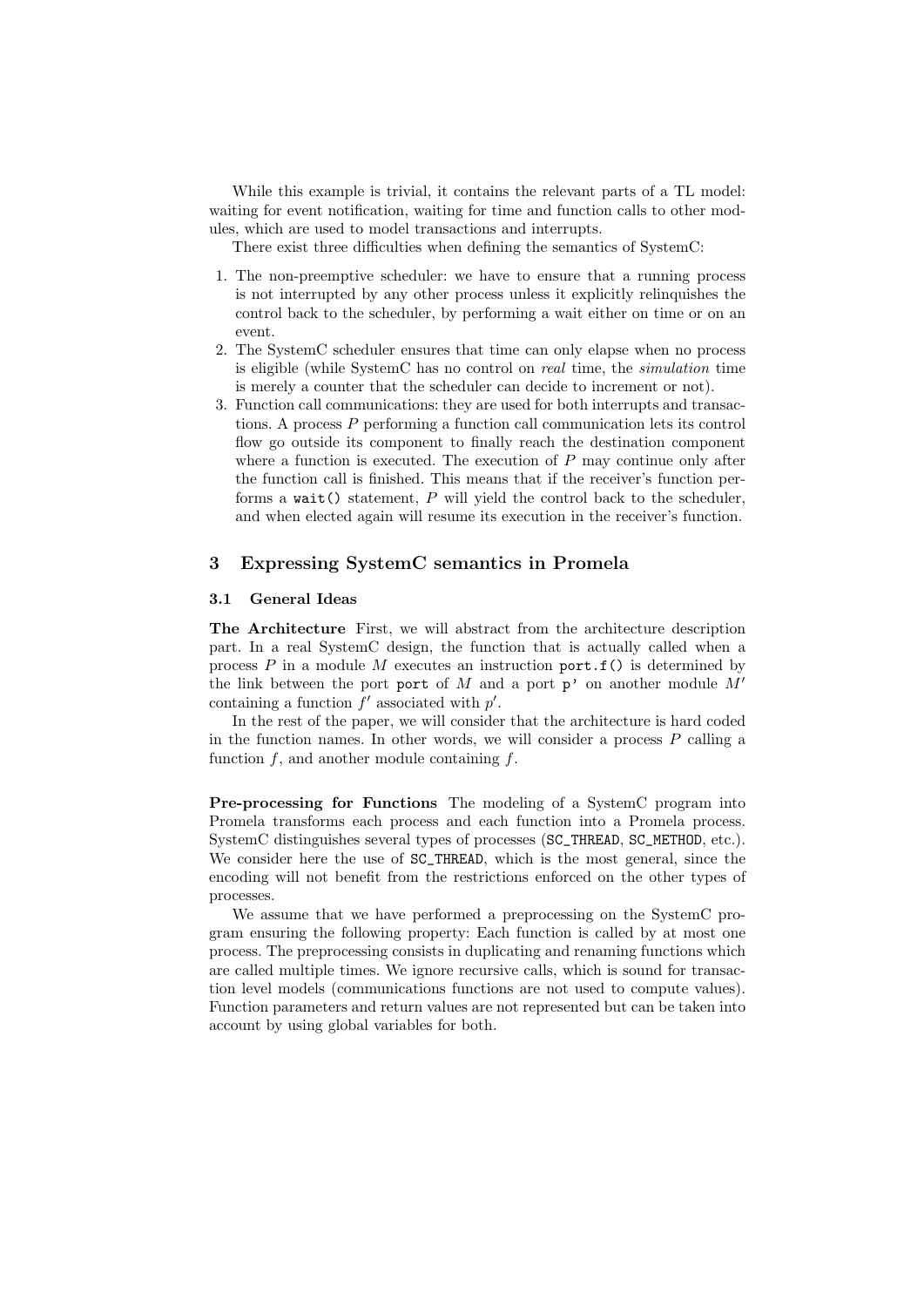To avoid such a pre-processing copy of the functions, we would need to use a formalism in which a single object can model a process that is being executed in several distinct instances at the same time. Petri nets would do the job, but the verification tools that are able to deal with such models (symbolically, without expanding the model) are usually more complex than Spin, and they are tailored for the cases where the number of copies is not known statically. In our case, since the number of copies of a function is indeed known statically, we do not need the expressive power of Petri nets, and the expansion can be performed before the verification tool is called.

We also assume that only one process waits for each event. Removing this limitation is a matter of encoding. *n* processes waiting for an event *e* can be transformed into  $n$  processes each waiting for its own event  $e_i$ .

All time values appearing in the SystemC model must be integer multiples of some basic time granularity. We also assume that all variables can be declared globally, without any naming conflicts. All these restrictions can again be ensured by simple preprocessing of the SystemC program.

### 3.2 Intuitive Idea: Representation with Automata

Our translation to Promela can also be seen as a translation into a set of automata. Each process and each function is translated into one automaton. Guards and effects of transitions can either be the usual tests and assignments to Boolean or integer variables, or they can consider clocks. Clocks can either be tested for equality with a constant or a variable, or they can be set to 0.

The automata derived from Module 1 of the simple example can be found in Figure 2. They simply reflect the control structure of the SystemC code.



Fig. 2. Automata for Module 1

The automata then have to be asynchronously interleaved, respecting the non-preemptive specification of the scheduler. To obtain this, the automata have two different kinds of states, which we represent as black and white states. Black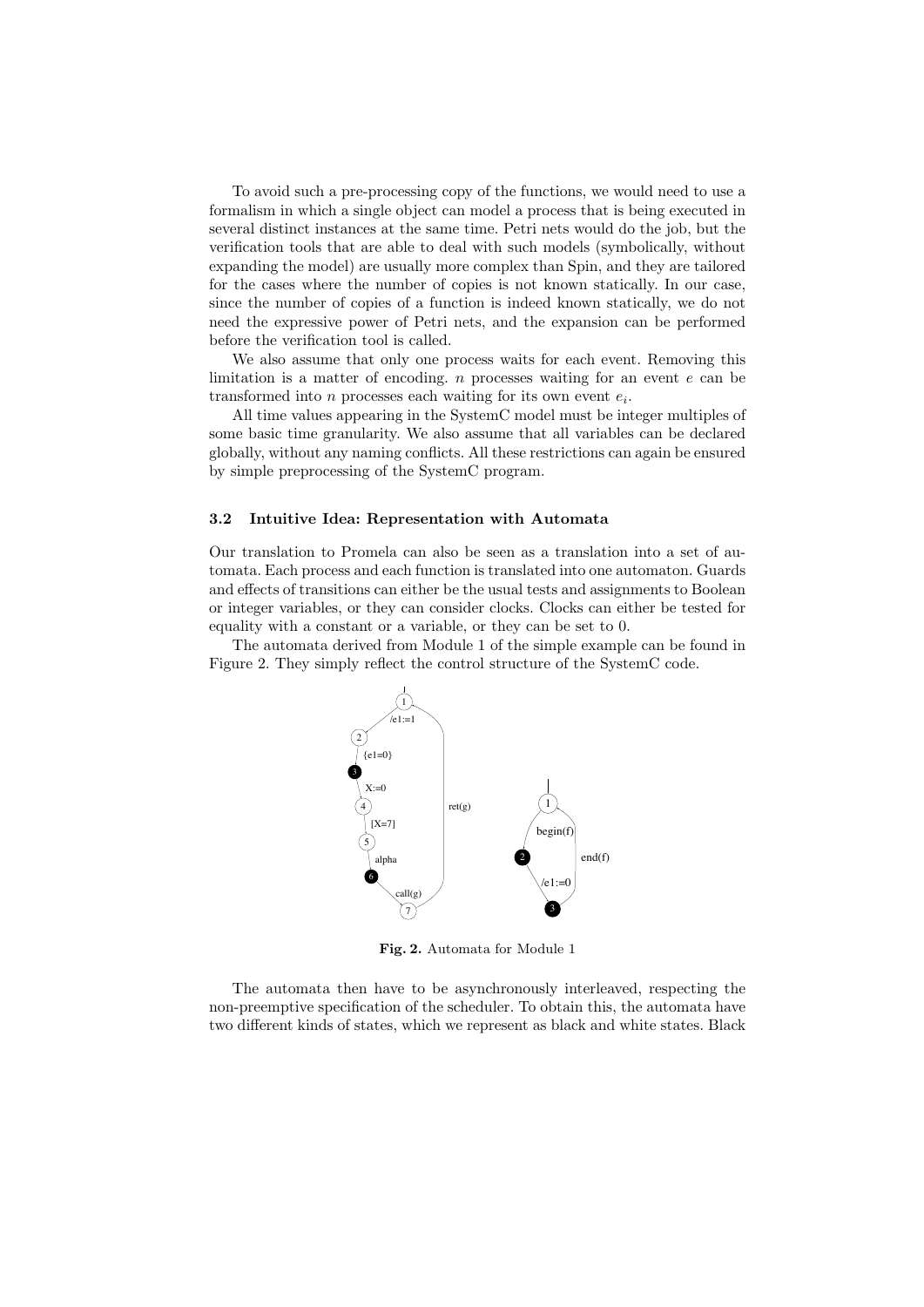states represent local control flow: when an automaton is in a black state, it may not be preempted by the scheduler. White states basically represent wait statements: when an automaton is in a white state, it can be preempted, hence interleaved with any other process. A special case is the one of function calls, which directly transfer the control to the automaton that implements the function. This means we have to synchronize the transitions labeled by call (resp. ret) with the corresponding transition labeled by begin (resp. end).

Since we are mainly interested in the synchronization between different modules, we will not describe all the possible data processing inside the modules. This abstracted code could also be represented by encoding its control flow using only black states. The key elements of SystemC are translated in the following way:

| wait(e)               | $/e:=1$<br>1<br>${e=0}$                           | e.notify()    | $/e:=0$                                                        |
|-----------------------|---------------------------------------------------|---------------|----------------------------------------------------------------|
| $\vert$ wait $(k$ ns) | $X:=0$<br>$\mathbf{1}$<br>$[X=k]$<br>$\mathbf{2}$ | wait(e, k ns) | $X:=0$<br>$/e:=1$<br>$\overline{c}$<br>$[X=k]$<br>${e=0}$<br>3 |
| f()                   | begin(f)<br><br>end(f)<br>2                       | port.f()      | call(f)<br>1<br>ret(f)                                         |

### 3.3 Detailed Encoding

In the following we will show how our encoding in Promela deals with the three problematic parts of SystemC: non-preemptive scheduling, time-elapse and function calls.

Non-preemptive scheduling We distinguish between control points where the scheduler may transfer the control to another process (white states), and internal control points (black states) of one process. The non-preemptive execution of one automaton is realized with an additional shared variable M of type int. This variable can take the value 0, to mean that any processes can perform a step,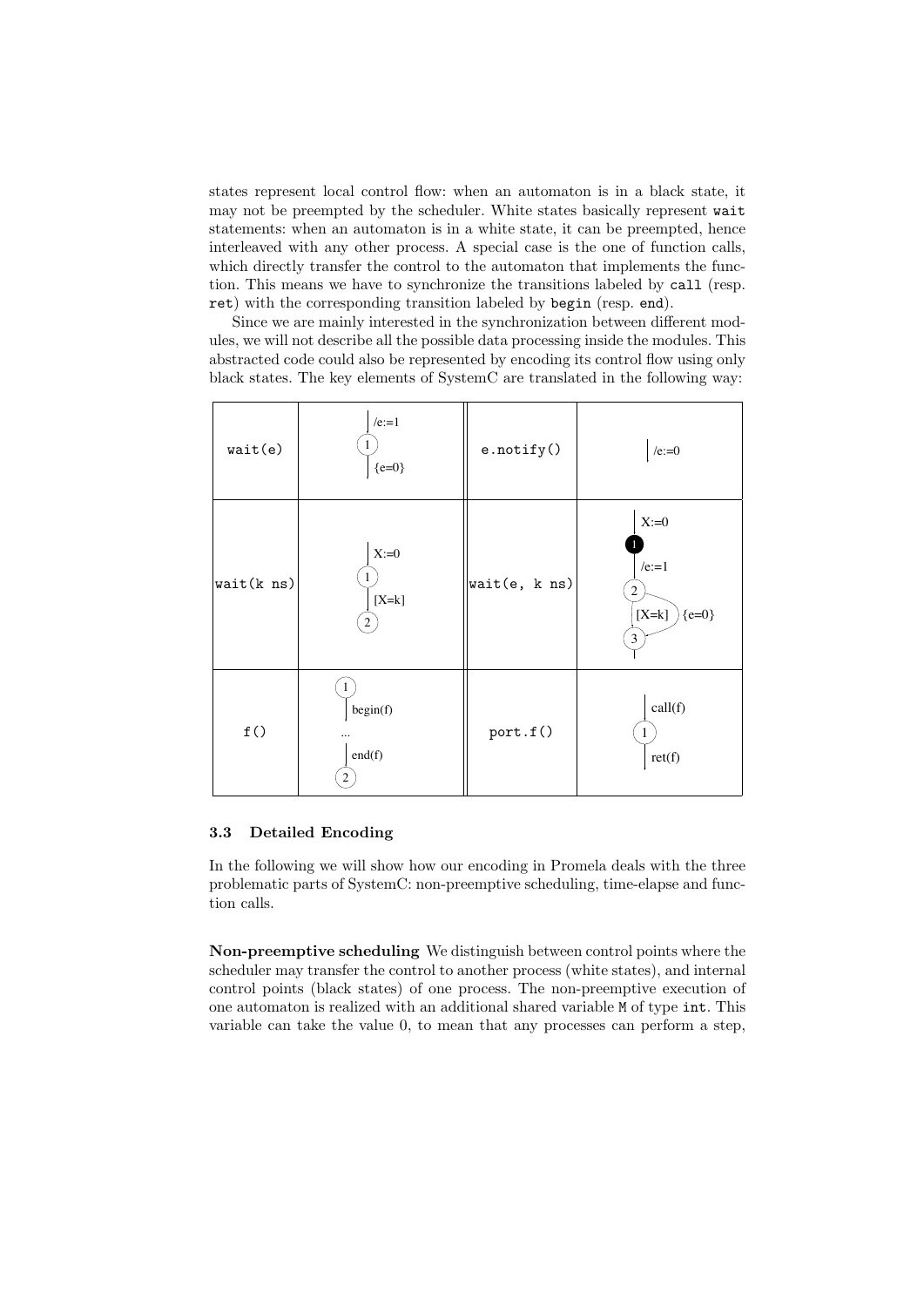or  $N$ , to mean that the process number  $N$  is the only one to be activated. A graphical representation and the actual Spin encoding are shown in Figure 3.



Fig. 3. Representation of non-preemption in Promela. The next value of M depends on the color of the next state.

This variable is set to 0 by each process that performs a wait. Otherwise, a process sets M to its own identifier, to indicate that it will take an additional step. For function calls, M is used to transfer the control to another process explicitly without the possibility of any other interleaving. We also considered a different encoding that only relied on atomic sections in Promela to model non preemptivity. We sketch the problems with that approach in Section 3.5.

For simple examples, the use of an extra variable for ensuring atomicity is surely not efficient. We could use the atomic statement in Promela to ensure that no process can interleave a black state. In the trivial example in Figure 2, where each black state has exactly one incoming and one outgoing transition, we could also merge these and remove the black states all-together. But since the atomic behavior represented by the black states may be any complex controlflow, connected to white states by multiple in- and outgoing transitions, this simplification is not possible in the general case.

```
2
\mid X:=0\vert [X=10]
                     active proctype update_clock(){
                     end :
                         do
                         :: atomic{timeout && M == 0 & & X_used
                                       \leftarrow X = X + X _ used ; }
                         od
                     }
                         . . .
                     active proctype A()do
                     :: atomic { myturn && state ==1
                                   - \times X = 0; X = use d = 1; M = 0; state = 2}
                         atomic {myturn && state == 2 && X=10
                                   \rightarrow X=0; X_used=0;...}
                     . . .
```
Fig. 4. Representation of clocks, which are needed to wait for time, as an automaton and in Promela. The process update\_clock lets time elapse synchronously for all processes.

Clocks For every process that waits for time, we declare a clock (see Figure 4). Since time is considered discrete, every clock is represented by an integer. A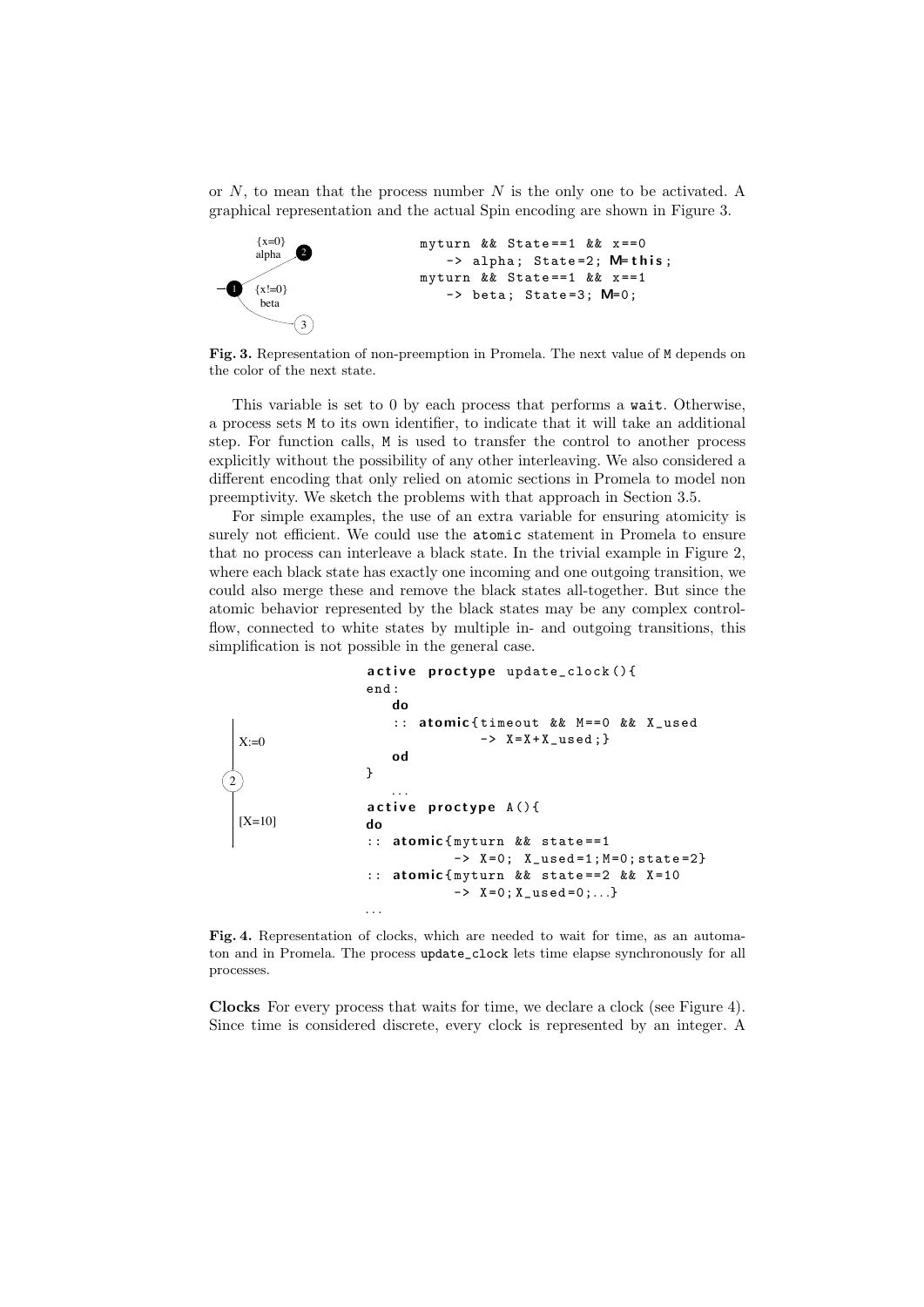dedicated clock\_update process increments the clocks synchronously as soon as no other process can run, which is tested using Promela's timeout statement. Hence time will never elapse if there is a instantaneous loop, *i.e.*, when there exists a cycle in the automaton which never performs a wait. Before a wait occurs, the process resets the corresponding clock to zero. We flag for each clock  $X$  whether the corresponding process is currently waiting on it, with a Boolean variable  $X$  used. A clock is reset to zero when no process waits for it, and it is never increased in this time (it is a dead variable). Hence, the values of the clock are in the range between 0 and the value of the corresponding wait.

**Function calls** For each function  $f$ , a global Boolean variable  $F$  is introduced. The effects of  $f$  are transformed into

- calling  $f: F := 1$
- returning from the call:  ${F = 0}$
- begin of the declaration of  $f: \{F == 1\}$
- end of the declaration:  $F := 0$

This is illustrated by Figure 5.



Fig. 5. Representation of function calls in Promela. Assume that the caller has the identifier 1 and the function has identifier 2.

Additionally, a call sets  $M$  to the id of the automaton that implements  $f$ . Similarly, end sets M back to the value of the caller. Since each function is called by at most one process, this value is unique. Simply setting M, without using F is not sufficient, because we have to make sure that the caller is blocked until the function is completed. Since the function might perform a wait, the scheduler could otherwise decide to execute the caller again too early. Similarly, we have to prevent the function from being executed without being called.

If no process call a function, we could simply remove the function. On the other hand, it might be the case that our model is only partially defined, that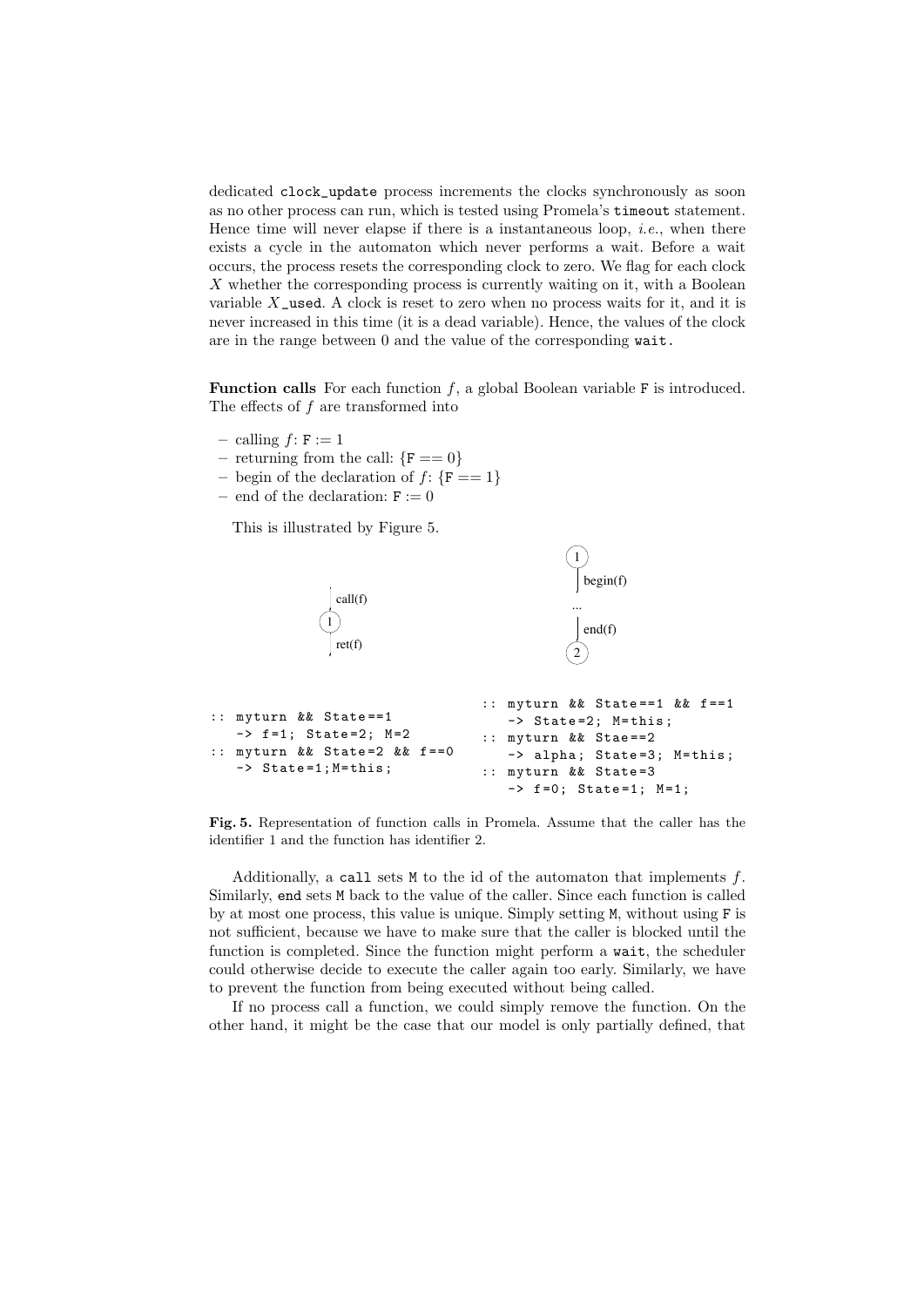is: one or several modules of the system are not known, and considered as blackboxes (possibly with Byzantine behavior). In this case, we can give an over approximation of the possible behavior of unknown modules, by assuming that a called function can take an arbitrary time, and that each process may call any function at any time. This is reflected by the macro state between call and ret.

Functions are used both to model interrupts and transactions in TLM. The call representing an interrupt is directly done to another module. On the other hand, transactions are handled by a bus that performs a routing depending on the transaction's address. In the examples, we forget about the bus, and for each transaction directly call the recipient component's function. This simplification assumes we have determined manually to which component each transaction is addressed. In the general case, the code responsible for routing, as well as specific bus behavior can be taken into account by modeling the functions and processes inside the bus, as automata, like any other component. We would then need at least an address parameter for each transaction function calls.

Simple Example The global definitions and the clock update for the example can be found in Figure 6. First the scheduling variable is declared. The macro myturn is an abbreviation to indicate that an automaton is enabled, i.e., it is either itself in a black state, or all automata are in white states. Since we do not have variables in the example, we only need to declare the variables for the events. Additionally, we have an integer value and a Boolean flag for each clock, indicating whether we are currently waiting for the clock. Time may elapse, *i.e.*, the update\_clock process is enabled, when no other process can perform a step, all processes are in a white state and at least one process waits on time. Using X=X+X\_used to update time assures that time will only elapse for a clock that is used.

```
int M=0;
# define myturn (M == 0 || M = = this)
// Variables
bool e1 = 0;
bool e2 = 0;
// Functions
bool f = 0;
bool g=0;// Clocks
# define time_enabled timeout && M ==0 && ( X_used || Y_used )
int X=0;
bool X used=0
int Y=0:
bool Y_used=0
active proctype update_clock(){
end :
   do
      atomic{time_enabled -> X=X+X_used; Y=Y+Y_used; }
   od
}
```
#### Fig. 6. Global definitions and the process for synchronous time elapse.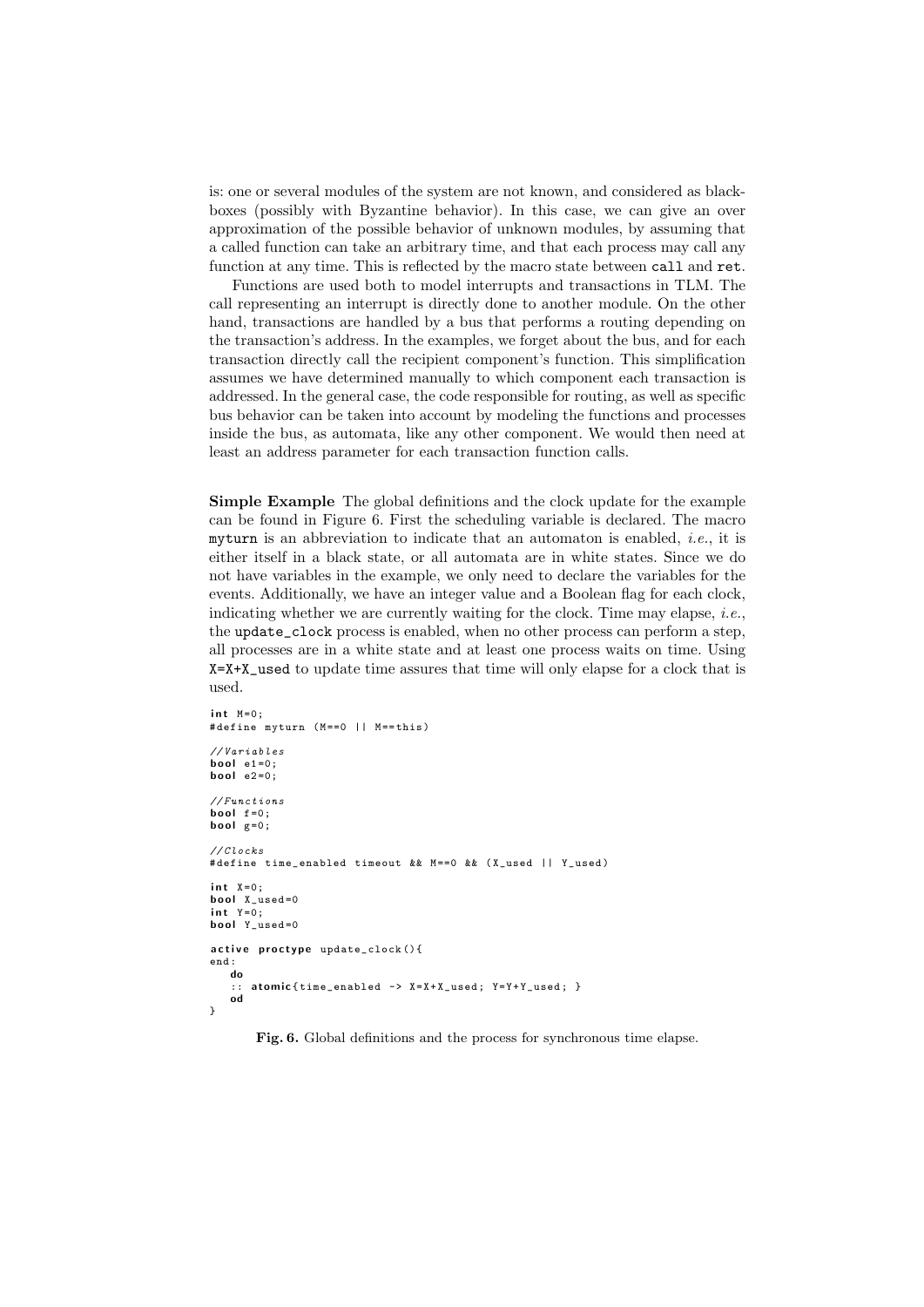The Promela code for Module 1 can be found in Figure 7. Each process has a variable to store its active state and its id. We could also use the process id that is automatically assigned by Spin, but using a new value makes it easier to compute the id for function calls, without increasing the number of reachable states. The translation of the automata is straightforward. Each transition becomes an atomic action, that first tests whether the automata can run, i.e., it is in the right state and the guard evaluates to true. Thereafter the effect of the transition is performed and the new state is set. At last, the scheduling variable is set according to whether the new state is black or white and whether a function call or termination is performed. Since a clock is explicitly set to 0 before each wait, and only at such a point, we also set the clock to "used" when leaving state 3. Similarly, when state 4 is left, we declare the clock as "not used anymore". Labels that abstract real, local computations like alpha are printed. The code for Module 2 can be found in Figure 8.

```
active proctype module1(){
    byte state =1;
   byte this =1:
   do
    :: atomic {myturn && state == 1 -> e1=1; state = 2; M=0}
    :: atomic {myturn && state==2 && e1==0 -> state=3; M=this}
    :: atomic {myturn && state == 3 -> X=0; X_used = 1; state = 4; M=0}
    :: atomic{myturn && state==4 && X==7 -> X=0; X_used=0; state=5;M=0}<br>:: atomic{myturn && state==5 -> printf ("MSC: alpha\n");state=6;M=this}
   :: atomic(myturn \& state == 6 \rightarrow ge=1; state == 7; M = 4:: atomic {myturn && state == 7 && gx = 0 -> state = 1; M = this }
   od
}
active proctype fun f()byte state =1;
    byte this =2;
    do
    :: atomic \{myturn && state == 1 && f == 1 -> state = 2; M=this }
    :: atomic \{mvturn && state == 2 -> e1=0; state = 3: M = this }
    :: atomic{myturn && state==3 -> f=0; state=1; M=3}
    od
}
```
Fig. 7. Promela code for Module 1 with the function f

#### 3.4 Validation of the Semantics

The main benefit of a semantics for SystemC in Promela is the possibility to formally reason about properties of the model. But the simulation of the semantics is also very important.

Since SystemC itself is executable, having an executable semantics does not look like a big gain. But since we are performing some abstractions and transformations on the model, the simple possibility to execute the semantics and compare the resulting traces with the original SystemC model gives us confidence in the validity of the approach. See appendix B of [12] for an example on the problems that can occur when using a non-executable language to give semantics to a model.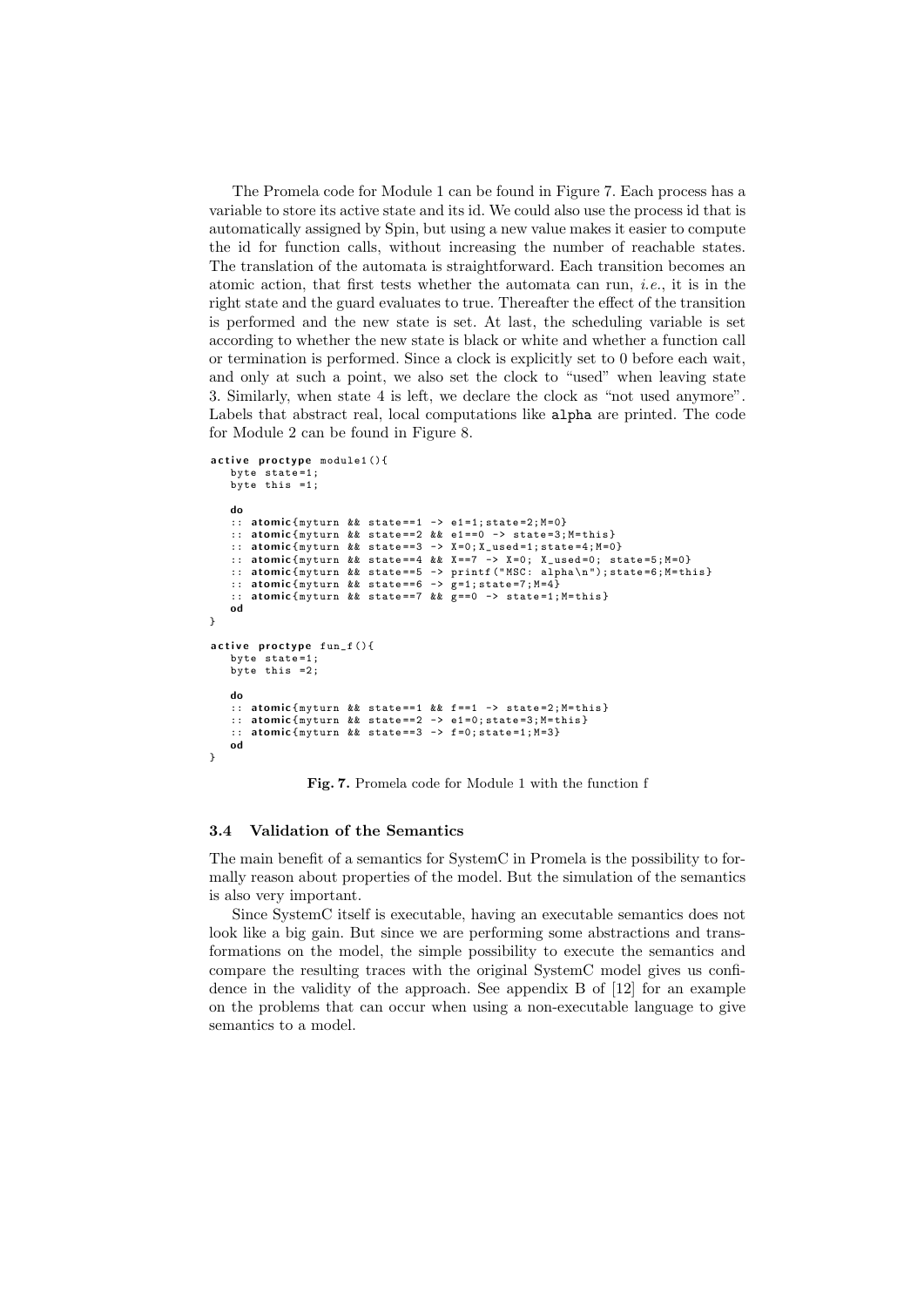```
active proctype module2(){
   byte state =1;
   byte this =3;
   do
   :: atomic { myturn & & state == 1 -> Y = 0; Y _ used = 1; state = 2; M = 0}
   :: atomic {myturn && state==2 && Y==5 -> Y=0; Y_used=0; state=3; M=0}
   :: atomic {myturn && state==3 -> printf ("MSC: beta \n"); state=4; M=this }
   :: atomic{myturn && state==4 -> f=1; state=5; M=2}
   :: atomic {myturn && state == 5 && f == 0 -> state = 6; M=this }
   :: atomic { myturn & & state == 6 -> e2=1; state = 7; M=0}
   :: atomic {myturn && state == 7 && e2 == 0 -> state = 1; M = this }
   od
}
active proctype fun_g(){
   byte state =1;
   byte this =4;
   do
   :: atomic {myturn && state == 1 && g == 1 -> state = 2; M = this }
   :: atomic{myturn && state==2 -> e2=0; state=3; M=this}
      atomic {myturn && state == 3 -> g = 0; state = 1; M = 1}
   od
}
```
#### Fig. 8. Promela code for Module 2 with the function g

This worked very well, for our first encoding, which did not use gotos. However, we tried another expression of the semantics using a combination of atomicity and jumps (see section 3.5), which lead to unexpected results.

The scheduling of the parallel processes in the model is non-deterministic according to the SystemC specification. In practice, it depends on the implementation of the SystemC scheduler. An interactive simulation of the Promela model makes these choices explicit, by prompting the user.

#### 3.5 Alternative Encoding

We also considered another encoding, which completely relied on Promela's atomic sections to model non-preemption. Each state was transformed into a goto label, followed by an atomic section that contained all outgoing transitions. Additionally, all black states where combined in one atomic section, including the labels. The semantics of Promela ensures that a jump from inside an atomic section to a label which is also contained in an atomic section preserves atomicity. The first problem with this encoding is, that we have to inline all functions, in order to tell to which point the function returns. But we have the benefit that we do not need the variable M for the scheduling, or the variables to hold the current state of each process. Furthermore, the implementation with gotos is much more efficient than using a loop with a non-deterministic choice.

But the main problem with this encoding is that the simulator of Spin interleaves jumps from atomic section to another atomic section (although the documentation and the prover do the opposite). While Spin proves properties that rely on the fact that such jumps are atomic, it also generates traces that violate the property.

The combination of gotos and atomic sections also make it impossible to use partial order reduction. Intuitively, goto m1 and atomic{goto m1} are equivalent when  $m1$  is *inside* an atomic section, because a single statement is always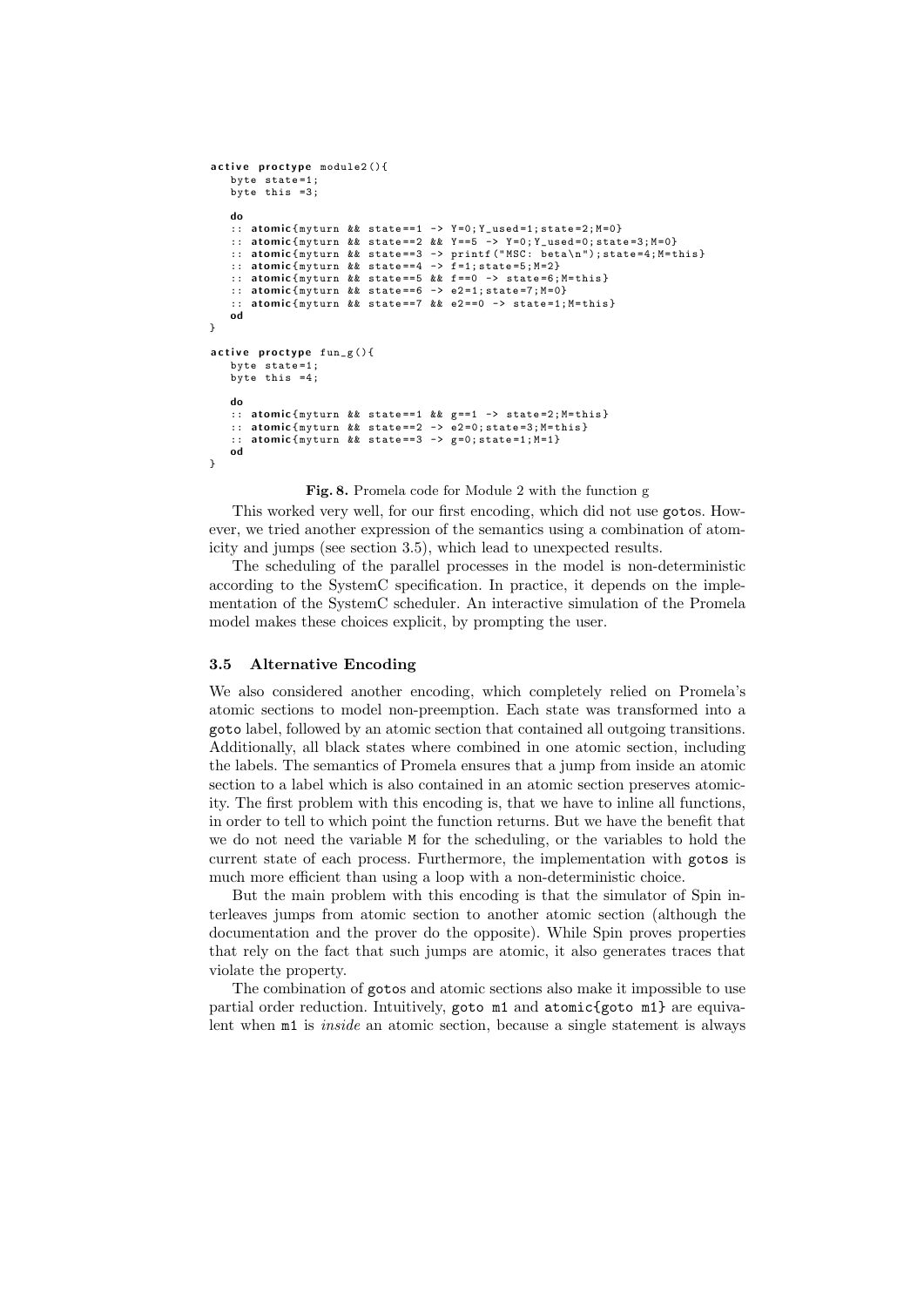atomic and every possible interleaving that could occur after the goto could as well occur before it. However, for the explicit atomic, Spin will not allow any interleaving neither after nor before the goto, when partial order reduction is enabled.

```
bool X=0;
active proctype A (){
  assert(X == 0);}
                                       active proctype B (){
                                         X = 1;atomic { goto m0 };
                                         atomic { skip ;
                                           m0: X=0}
                                       }
```
Fig. 9. A program, which verification depends on whether partial order reduction is enabled.

Consider for example the program in Figure 9. The assertion is violated, when B just executes X=1 before A is executed. Spin finds this error, when the program is verified without partial order reduction, while it proves that all assertions hold when partial order reduction is enabled.

Because of these problems, this encoding does not have the benefits of an executable semantics. That the output of a verification depends on verification parameters which should not affect them, makes it hard to understand, why a specific behavior is possible or not. Therefore, we choose the not so efficient, but more robust encoding as the default.

### 4 Verification

#### 4.1 Generic Properties

There are a number of properties that should hold for every TL model. First, it should never deadlock. A deadlock might, for example, occur when a process is waiting for an event that is never notified. A deadlock in the SystemC model corresponds directly to the fact that all Promela processes are blocked. With Spin, this can be checked by verifying that no "invalid end states" exist, which is built in the prover. Since we only increase time when at least one process performs a wait on time, it can never be the case that the clock\_update process runs forever, which would make it impossible for Spin to detect a deadlock. On the other hand, when all processes terminate, the update\_clock process will be blocked. Therefore, we explicitly declare this states as a valid end state.

A deadlock might occur in the simple example in Figure 1, if we remove the wait( $5$ , SC\_NS) from the second process. Then the scheduler can choose to execute the second process first, and let it notify the event without a process waiting for it (this is indeed a common error for SystemC programmers). In the following, both processes wait for events, but none is ever notified.

Another property we want to assure, is that no process runs forever without yielding. This can be expressed by the formula  $\Box \Diamond M = 0$ . For models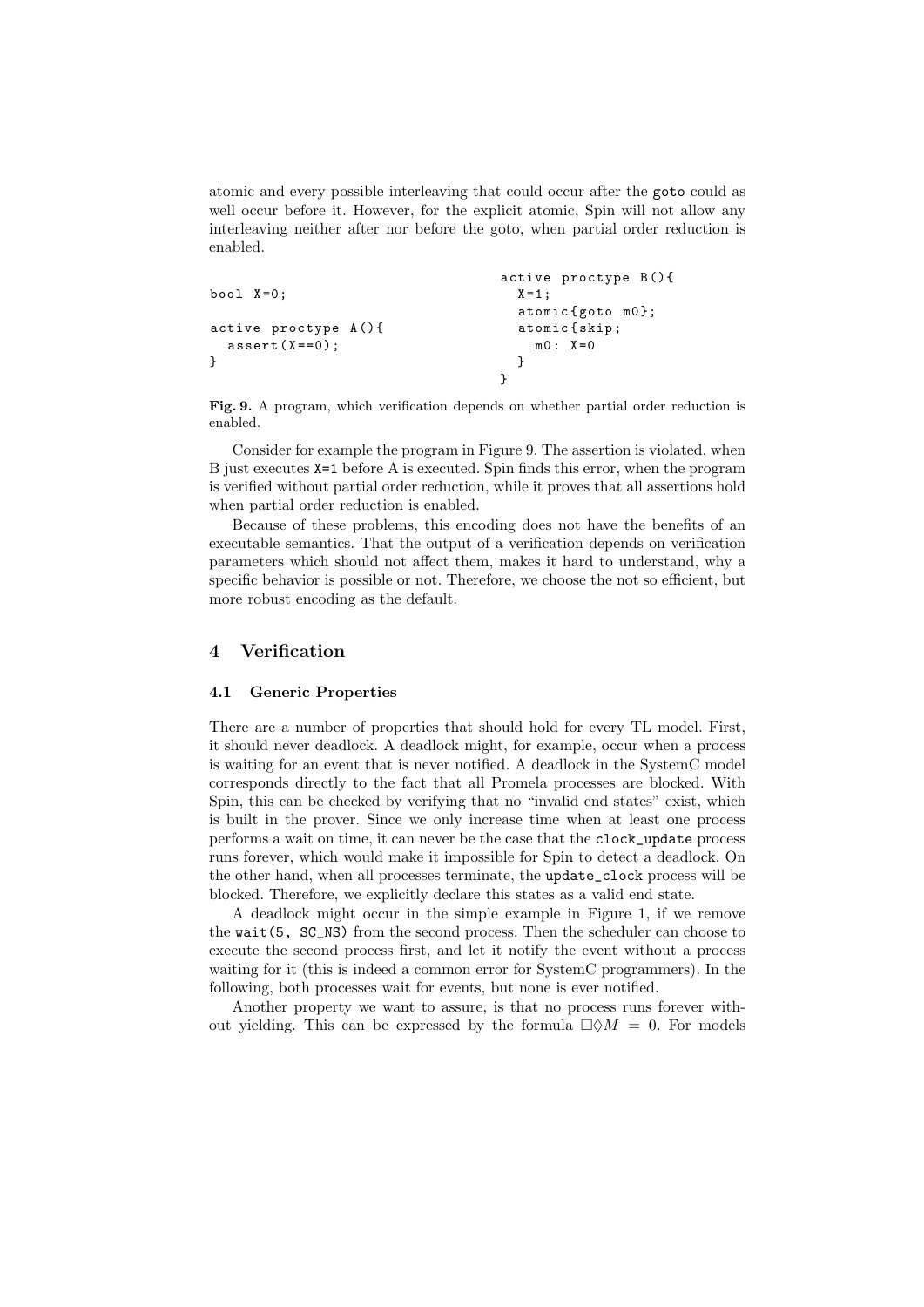with clocks, we can also check that time will always elapse, using the formula  $\Box \Diamond enabled(update\_clock).$ 

Of course, these last two properties are liveness formula and can only be checked if all abstractions preserve them (over-approximations of the behaviors preserve safety properties, but do not preserve liveness properties, in general). For the simple example, we do not need to perform any abstractions at all. If, however, the model becomes too large, the first abstraction that comes to mind is to remove all clocks, and to change every clock-guard to true. This implies that a process might halt in an arbitrary number of steps before a guard. But the property that a thread is monopolizing the behavior, is independent of the clocks, so the property can still be verified.

These tests work very well on the small example both with the possible deadlock and without. The proof is almost instantaneous, and the number of states remains small. We also checked these properties for the sub-set of a realworld mpeg decoding platform, which modeled the synchronization between the different components, with good results:

|                         | without bug |                   |                   | with bug | mpeg        |        |  |
|-------------------------|-------------|-------------------|-------------------|----------|-------------|--------|--|
|                         | lsl         | $ \text{states} $ | s                 | states   | $ {\bf s} $ | states |  |
| deadlock                | < 0.1       | 35                | < 0.1             |          | < 0.1       | 126    |  |
| $ no$ yielding $ < 0.1$ |             | 49                | $\parallel < 0.1$ | 55       | < 0.1       | 209    |  |
| time elapse $ < 0.1 $   |             | -57               | $\parallel < 0.1$ |          | < 0.1       | 226    |  |

All tests were performed on a Intel Celeron with 2.80GHz and 1GB RAM.

### 4.2 Checking Assertions

Checking assertions in the TL model is straightforward. Assertions are simply inserted at the corresponding transition, and directly written into the Spin code. So far, we are mainly using assertions to check that some part of the model is never executed. This could also be modeled using specific error states. Since assertions are always safety properties, they are not effected by possible abstractions.

## 4.3 Benchmarks

Our test model consists of a chain of modules. The first module triggers an interrupt in the next one. This interrupt notifies an event, allowing the module to trigger an interrupt in the next module, and so on. The last module contains an assertion, which is either always false (bug) or always true (no-bug). The latter forces Spin to compute the whole state space when checking for invalid assertions. The normal encoding uses the global variable M, to assure atomicity, while the goto version is our alternative encoding. In order to allow all intended behavior, we disabled partial oder reduction when checking the encoding with goto.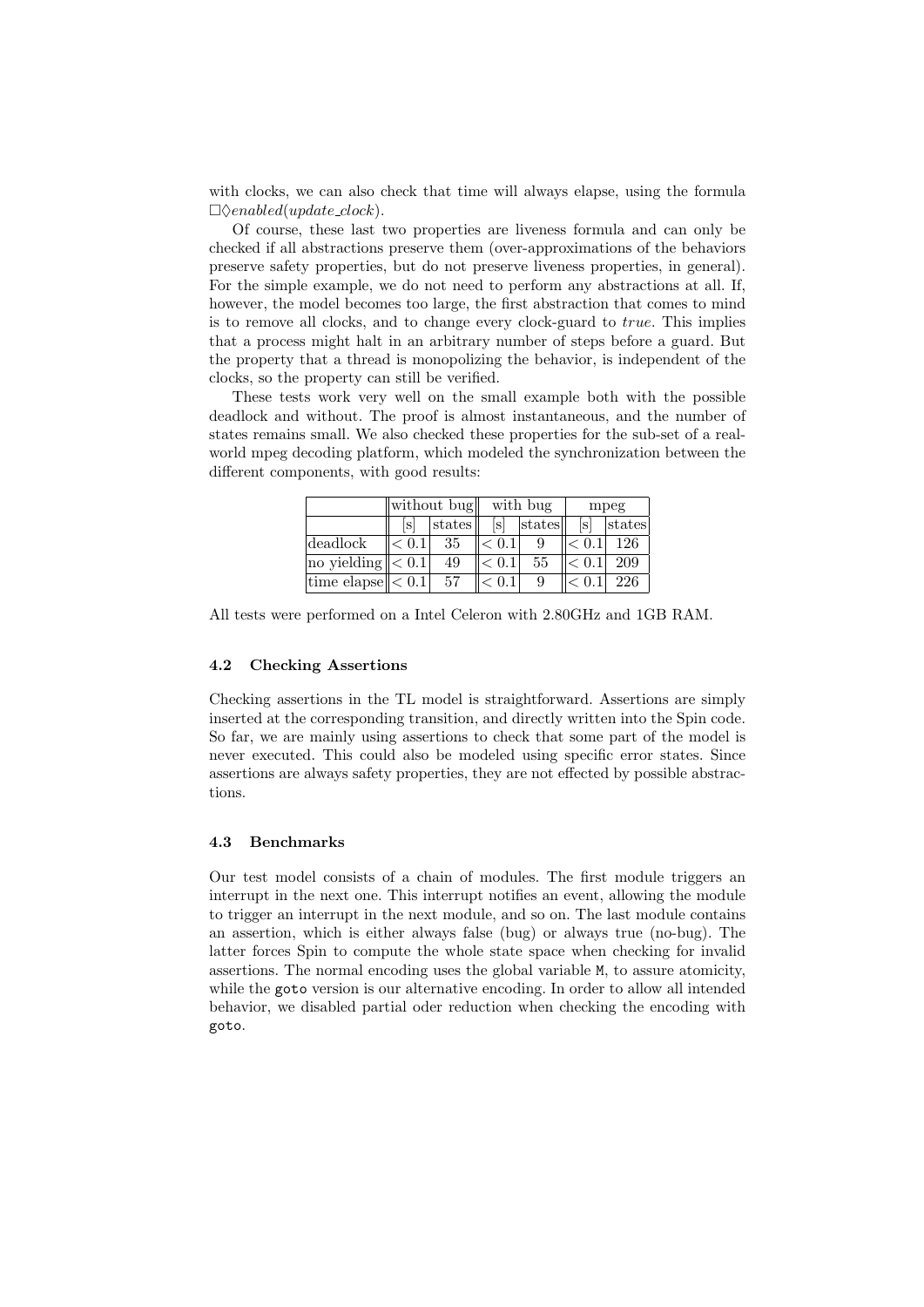| #<br>modules   | 3           |        | 5           |        | 7              |        | 9     |        |
|----------------|-------------|--------|-------------|--------|----------------|--------|-------|--------|
|                | ls          | states | $ {\bf s} $ | states | S              | states | ls    | states |
| normal: bug    | < 0.1       | 32     | < 0.1       | 48     | < 0.1          | 64     | < 0.1 | 80     |
| normal: no-bug | < 0.1       | 3919   | 0.5         | 64831  | 11.8           | 104576 | NΤ    | NΤ     |
| goto: bug      | < 0.1       | 10     | < 0.1       | 14     | < 0.1          | 18     | < 0.1 | 22     |
| goto: no-bug   | < 0.1       | 287    | < 0.1       | 1535   | < 0.1          | 7679   | 0.2   | 36863  |
| #<br>modules   | 11          |        | 13          |        | 15             |        | 17    |        |
|                | $ {\bf S} $ | states | $ {\bf s} $ | states | $ \mathbf{S} $ | states | ls    | states |
| normal bug:    | < 0.1       | 104    | < 0.1       | 120    | < 0.1          | 136    | < 0.1 | 152    |
| normal no-bug: | <b>NT</b>   | NΤ     | NT          | NΤ     | NΤ             | NΤ     | NΤ    | NΤ     |
| goto bug:      | < 0.1       | 34     | < 0.1       | 38     | < 0.1          | 42     | < 0.1 | 46     |
| goto no-bug:   | 1.1         | 72031  | 7           | 786431 | 47             | 353894 | NΤ    | NΤ     |

The entry NT, for not tested, indicates that we had abort the checking for lack of memory. Both encodings find the bug very fast.

When computing the whole state space, we see that the encoding using gotos is more efficient, but the number of states increases exponentially for both encodings. This is due to the increase of white states. We can solve the bug by waiting before the notification, in order to make sure that no event is lost. While this makes the model completely deterministic, the number of states is still growing exponentially. Adding deterministic, local computations, increases the number of reachable states linear for the normal encoding, and not at all for the encoding with gotos.

#### 4.4 Comments on Performance

There are two possible sources for state explosion, making the model too large for automatic verification: the clocks and the interleaving between the processes. Modeling time by integers is usually not a good idea. However, our clocks are always bounded by the time of the corresponding wait, which is usually a rather small value, and since the clocks are updated synchronously, the actual increase of the state space is moderate. The size of the state space depends on the maximum time a process waits for, and the number of unrelated wait statements in parallel processes.

One way to cope with the state explosion is to use Spin not for formal verification, but for intensive testing. This is encouraged by the fact, that in the benchmark the existing bugs were found very fast. This also allows to use more efficient algorithms in Spin, like hash-compact search, which only give approximate results.

On the other hand, our benchmark shows that introducing white states lead to state-explosion, while introducing black states has only a minor impact. Typical case-studies contain mostly control-flow, and only a few waits; therefore we are confident that we can model check programs of interesting size with our approach.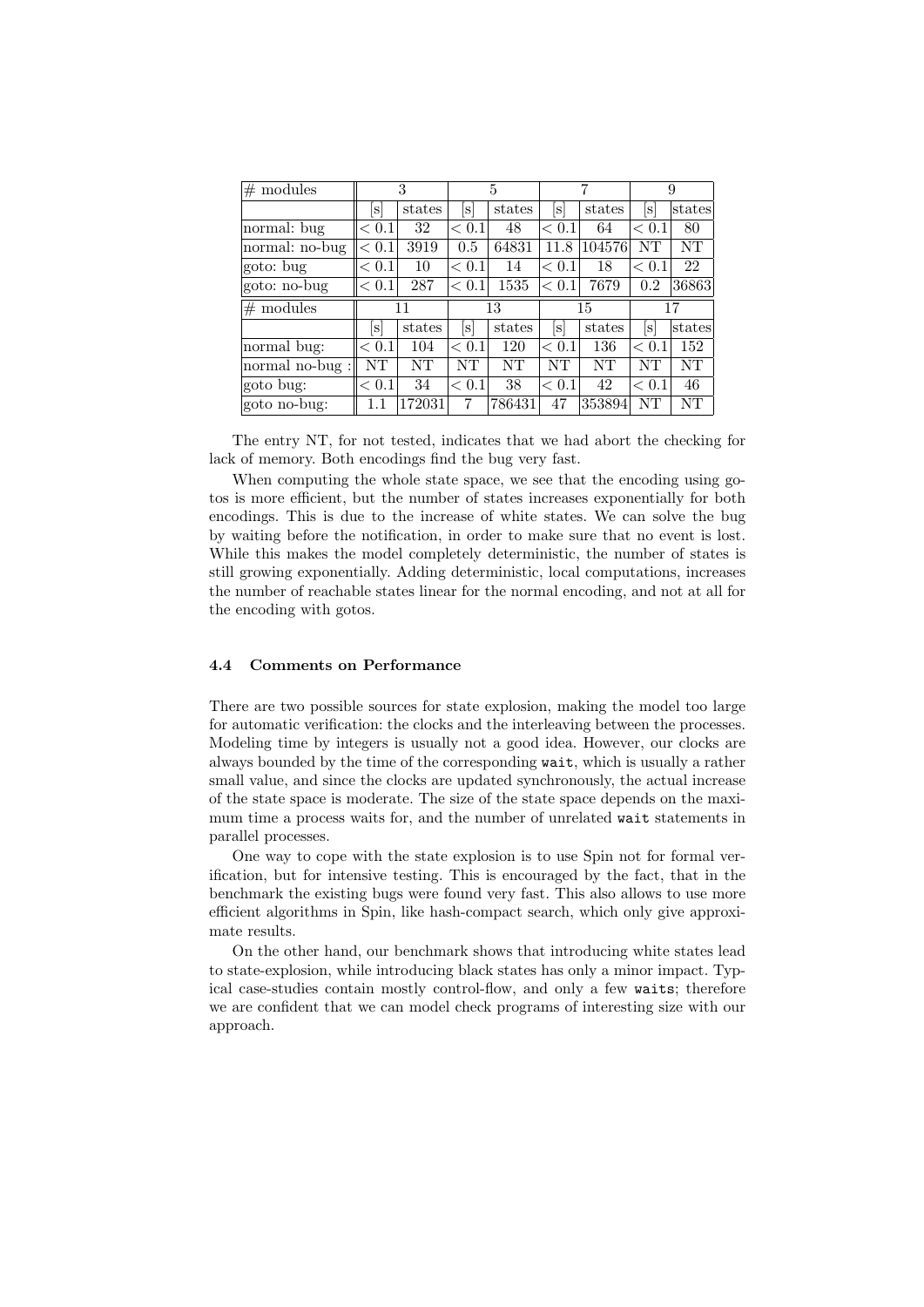### 5 Related Work

The problem of SystemC having no official formal semantics is not new. Most of the research work studying SystemC in a formal context starts giving it a semantics in another well-defined formalism.

A number of other approaches have been proposed for the description of heterogeneous hardware/software systems with an emphasis on formal analysis. See, for instance, Metropolis. In this type of approach, the (formal) definition of the description language is part of the game. Other works like SystemC<sup>FL</sup> [10] define a new language from scratch, but claim its similarity with SystemC. As opposed to SystemC, SystemC<sup>FL</sup> doesn't have a non-preemptive scheduler, doesn't seem to manage a notion of "event" (which is the basic synchronization primitive on top of which everything else is built in  $SystemC)$ ,... Our approach is different. We want to deal with actual SystemC code, and the actual SystemC semantics.

An early work on SystemC semantics is [7], where the semantics is expressed in terms of Abstract State Machines. It only models SystemC 1.0 which was the only available at that time, and has an inaccurate model of the scheduler: in their model, the processes are executed in parallel whereas the language reference manual explicitly says the opposite.

[17] does the same with another formalism (denotational semantics). It models only a very strict subset of SystemC, with explicit limitation both on the kind of processes and on the content of processes (only wait statements and assignments are modeled, without a notion of control-flow).

While those approaches are theoretically interesting, the fact that the target formalism is abstract limits the possible applications: one can reason "on paper" about denotational semantics and abstract state machines, but until these formalism get a concrete syntax and an associated toolkit, these reasonings will not be automatizable or verifiable automatically. Furthermore, the question of the faithfulness of the semantics is not solved: starting from a language without a formally-defined semantics, one can not do anything better than examining the proposed semantics and just "claim" its faithfulness.

The approach followed by CheckSyC [4] goes one step further, providing a complete chain from the SystemC source code to a proof engine. They get relatively good experimental results. However, this work do not target the same SystemC subset as we do: we are not interested in RTL synthesizable programs, but target the transaction level model.

We already experimented with the connection of SystemC to a proof engine. The first output of this work was the tool-chain LusSy [12]. Starting from a SystemC program, we use a SystemC front-end to parse it, generate an intermediate representation called HPIOM made of communicating, synchronous automata. We can then generate Lustre or SMV code to connect to a variety of proof engines. The connection to Lustre provides both provability and executability. The work presented here differs on several points: the first one is that LusSy uses a SystemC-independent intermediate formalism, and models the details of the scheduler using an explicit automaton. As opposed to this, we are using here a representation with automata in which the notion of non-preemption is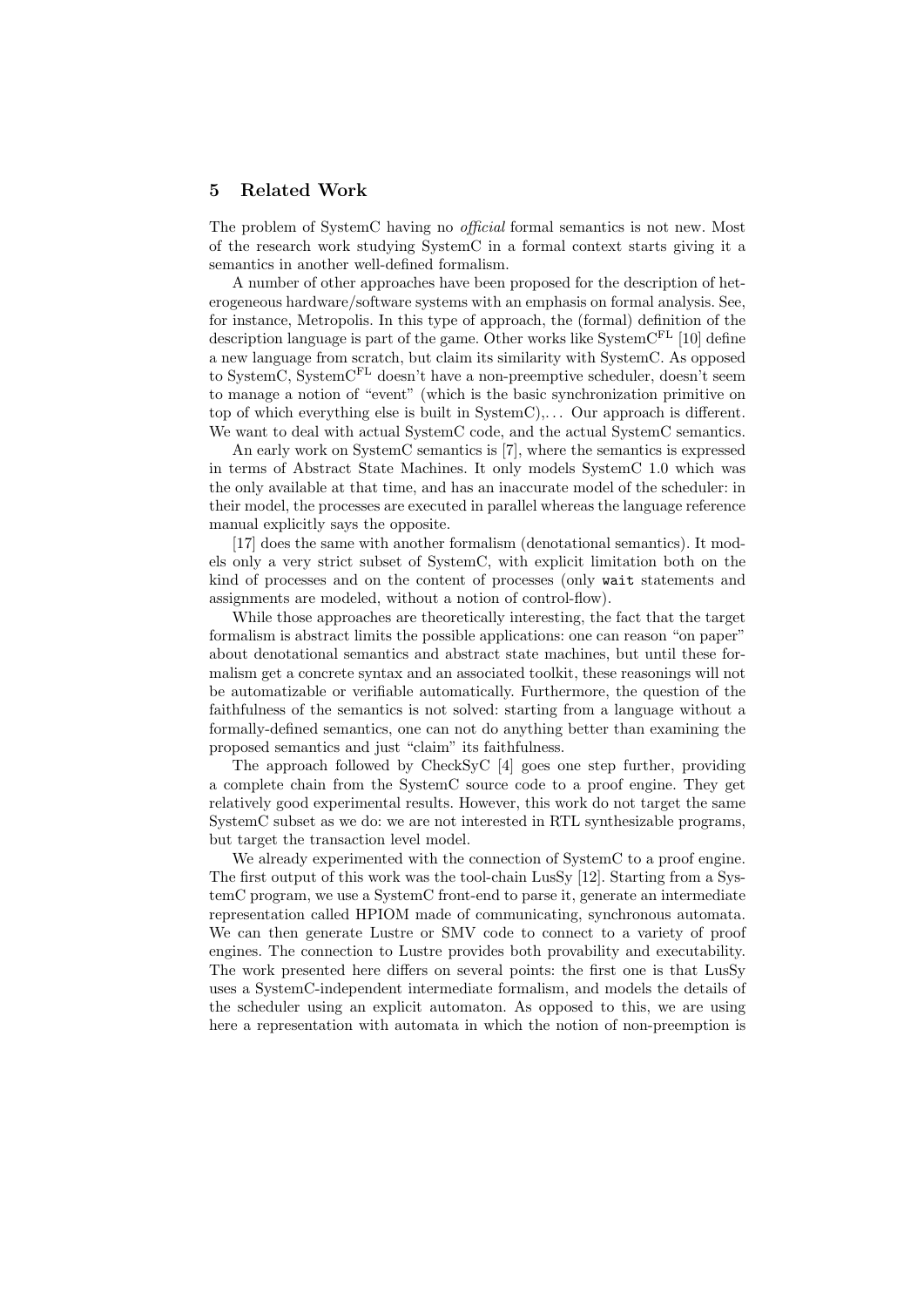built-in. The details of the scheduler do not need to appear in a separate automaton, but are defined by the product. The second difference is that LusSy uses a synchronous formalism, while we are experimenting here with Spin, which is asynchronous.

[18] describes a general approach to extract a behavioral type from a system using the polychronous model of computation (using Signal [1] as a support language). This applies to languages and execution models such as Java, SystemC and SpecC. Their starting point is the GNU SSA (static single assignment) form, which is the intermediate representation in GCC, since version 4.0. The SSA form has the interesting property that each basic block in the abstract syntax tree can be executed in a single clock tick in Signal, leading to an elegant encoding of the SystemC code.

# 6 Further Work and Conclusion

We have presented a way of translating TL models written in SystemC into Promela. This is one way of giving a formal semantics to SystemC. We use this encoding to perform verification of TL models, like checking for deadlocks and assertions.

The asynchronous encoding seems to be worth further investigation, compared to a synchronous one. When translating SystemC to a synchronous framework, the atomicity between two white states is obtained by a quite complex synchronisation between the automata for the processes, and the automata that represents the scheduler. Conversely, when translating SystemC to Promela, the atomicity is built-in. Therefore, if the number of white states is small compared to the number of black states, the formal verification should be easier for the asynchronous encoding

On the other hand, translating SystemC into Lustre or SMV has the advantage of producing a symbolic description of the system that can be exploited by symbolic model-checkers and abstract-interpretation tools.

The use of Spin is probably better for bug tracking, while the use of a symbolic tool is probably better for performing aggressive abstractions and approximate property verification.

Right now, the transformation from SystemC to Promela is manual. While interesting as a first approach to the problem, it would be necessary to implement the principles presented here in a complete tool-chain to apply the approach on a larger case study and compare it with the synchronous encoding. This would mean to reuse a front-end like Pinapa [13], that we developed for LusSy, a transformation into a structure representing the particular form of automata used here, and a Spin code generator. We already have a prototype for the data structure and the code generator, but the biggest part of the work is the transformation from the actual SystemC code.